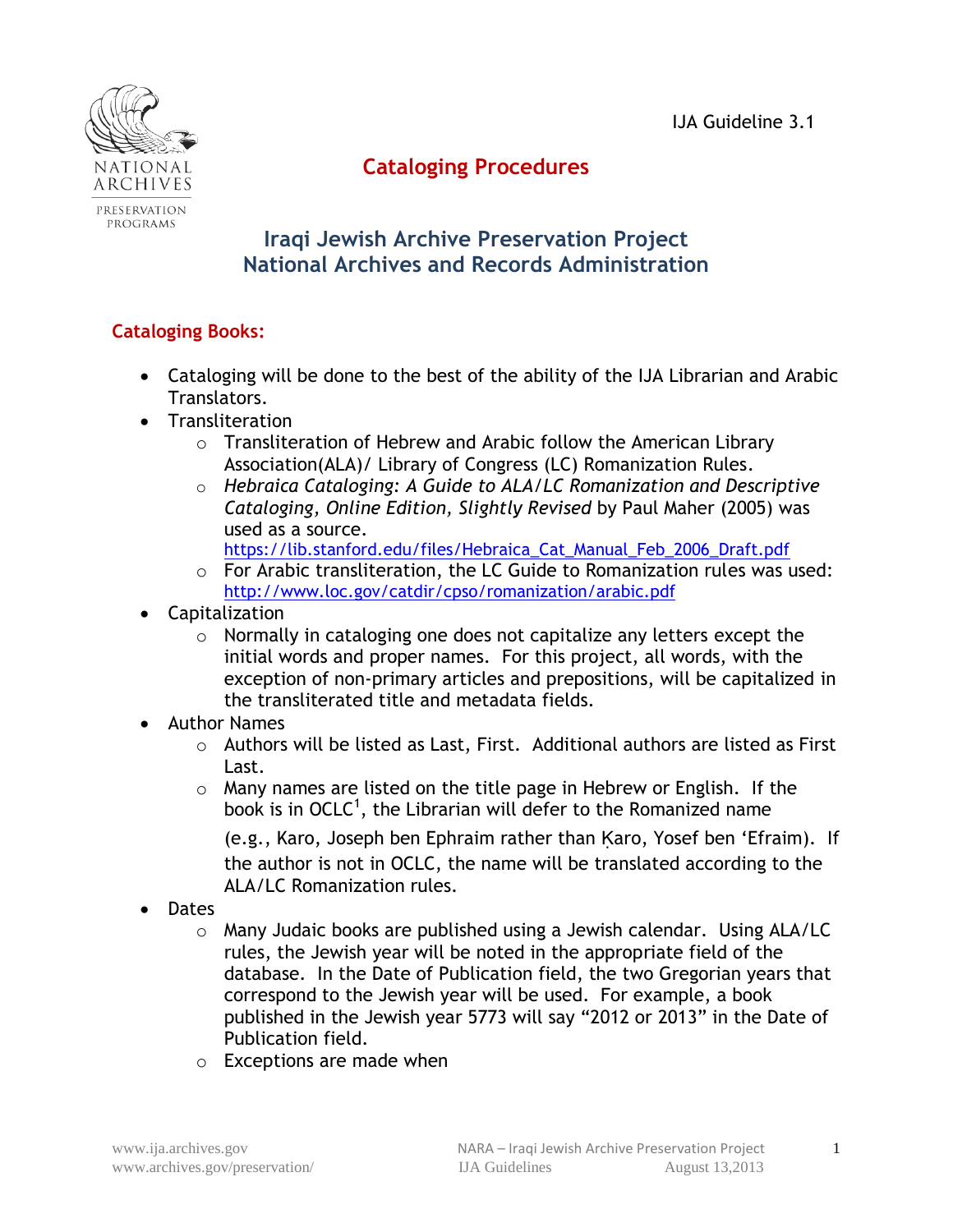- A Jewish month is listed next to the Jewish date, e.g., Ḥeshvan 5773 will be listed as 2012.
- A Gregorian year is printed along the Jewish year
- In several instances, the Jewish and Gregorian years printed on a title page will not correspond. OCLC will be used as guidance and the discrepancy in the cataloging will be noted.
- Place of Publication
	- o Many Judaic books put a place of publication in Hebrew; similarly, Arabic books will list cities in Arabic. The standard English spelling for that place will be used rather than the transliteration. For example, Jerusalem will be used rather than Yerushalayim; Vienna for Wein (if

printed in German); Warsaw for Varsha.

- OCLC/National Library of Israel (NLI)
	- o All attempts will be made to determine what books are found in OCLC, a shared, global library system, to identify all books. When possible, the OCLC number (a unique identifier) will be added to the IJA database.
	- $\circ$  OCLC is also used to determine how rare the book is; if it is not found after several concerted attempts, the National Library of Israel online catalog will be checked. (NLI catalogs their books in OCLC but often uses non-Roman characters, so the records do not automatically show up in a standard OCLC search.)

#### **Cataloging Archival Material:**

- Archival materials are considered anything that is unique, handwritten, and not printed. Languages found in the IJA include English, Arabic, Hebrew, Judeo-Arabic, and French. Individual IJA item numbers can have a few sheets to several hundred pages. No attempts will be made to arrange the materials; original order will be retained.
- Description will be brief. The Librarian and Arabic Translators will go through the documents and create metadata terms based on the types of subjects listed as the primary means of discovery. A description will be kept to a few sentences so the user understands what is to be found in the documents.
- A descriptive title will be added to the document after cataloging.
	- $\circ$  Unless there is a title found on the document itself (e.g.: Chemistry Notes for Frank Iny School), a short descriptive title will be created.
- Dates
	- $\circ$  The date fields for the archival documents will be used for inclusive end and start date. The year is more important than the month, since many documents with dates are found in one IJA number entry.

#### Notes:

<sup>1</sup>As defined by their website, "OCLC is a worldwide library cooperative, owned, governed and sustained by members since 1967. Our public purpose is a statement of commitment to each other—that we will work together to improve access to the